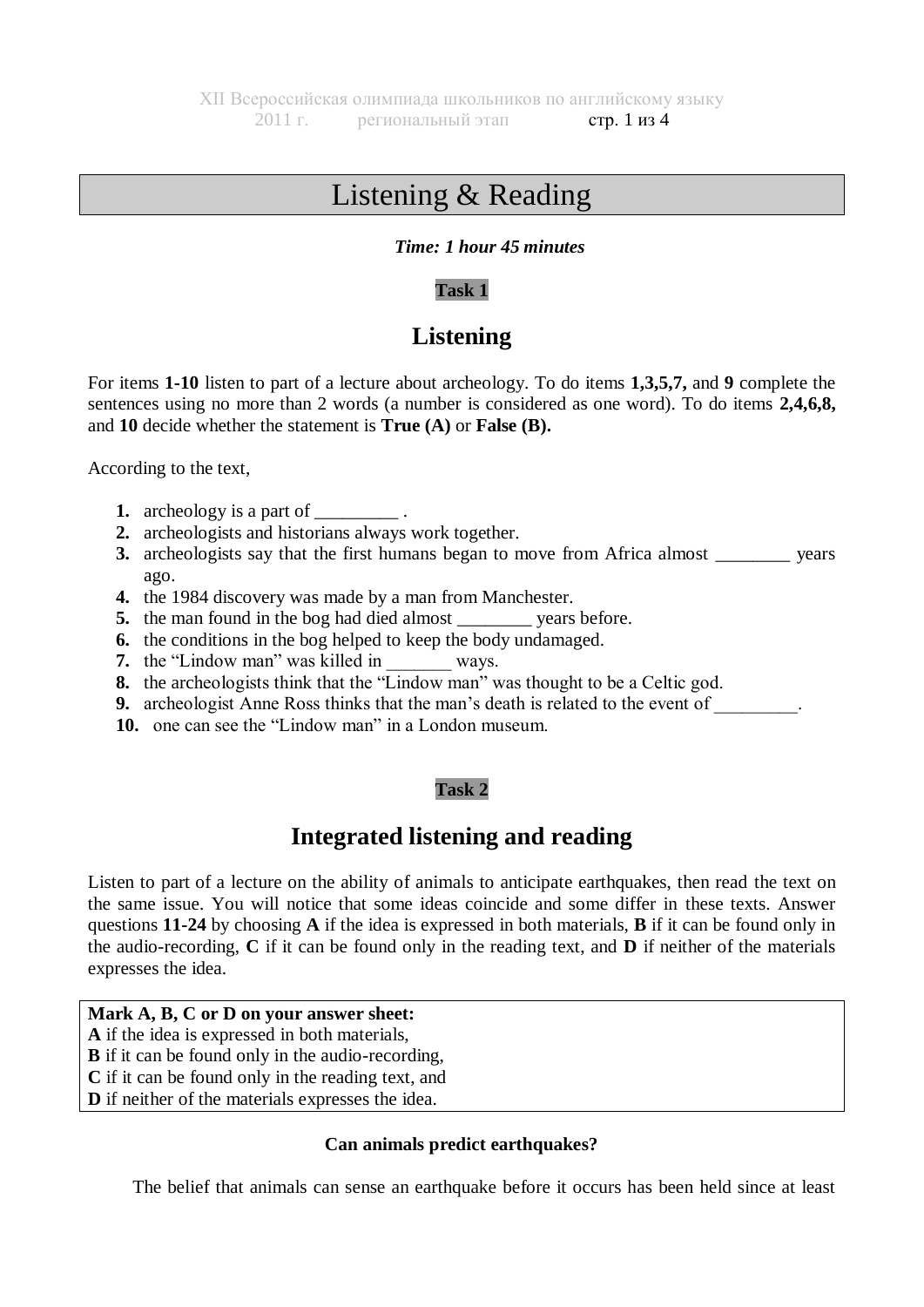the ancient Greeks. Countries such as China and Japan, which suffer frequently from the devastation brought about by seismic disturbances, have a long history of attempting to use animals to predict earthquakes.

Apparently animals of all kinds act in peculiar ways just prior to an earthquake. Many animals have more sensitive auditory capacities than humans, and perhaps because of this, react to ultrasound originating from fracturing rock. Some researchers have also pointed out that some animals can pick up variations in the earth's magnetic field occurring near the epicenters of seismic events. Examples of unusual animal behavior include dogs barking for hours and wild animals appearing confused or losing their natural fear of people. Some people claim that even fish, reptiles, and insects engage in abnormal behavior at this time. Catfish, for example, are reputed to jump out of the water onto the land, and snakes have been seen leaving the nests where they were hibernating. Such strange behavior occurs from just moments before to a couple of weeks in advance of the quake.

A famous example of the successful use of animal behavior to predict a quake occurred in China in 1975 when the authorities ordered the evacuation of the city of Haicheng, just a few days before a *7.3* magnitude quake, thus saving the lives of thousands of people.

- **11** People tend to forget about the odd behavior of animals if it is not followed by anything extraordinary.
- **12** There is a belief that animals can be used for predicting earthquakes.
- **13** One of the reasons why some animals feel an approaching earthquake may be their ultrasonic sensitivity.
- **14** Some animals have organs of senses superior to humans'.
- **15** Successful evacuation in China was possible because of the foreshocks that occurred prior to the major earthquake.
- **16** Successful evacuation mainly depends on how authorities organize it.
- **17** Devastation brought about by seismic disturbances has been most severe in Japan.
- **18** Many animals behave in a strange way in advance of an earthquake.
- **19** People are often mistaken when they claim that their pets have anticipated a catastrophic event.
- **20** Fish, reptiles and insects are said to behave abnormally before seismic events.
- **21** Rats usually leave the city several days before a quake strikes.
- **22** Some of the impressive animal stories are imagined by people.
- **23** Animals helped to save the lives of thousands of people in 1975.
- **24** Research in California has shown that animals feel variation in the Earth magnetic field.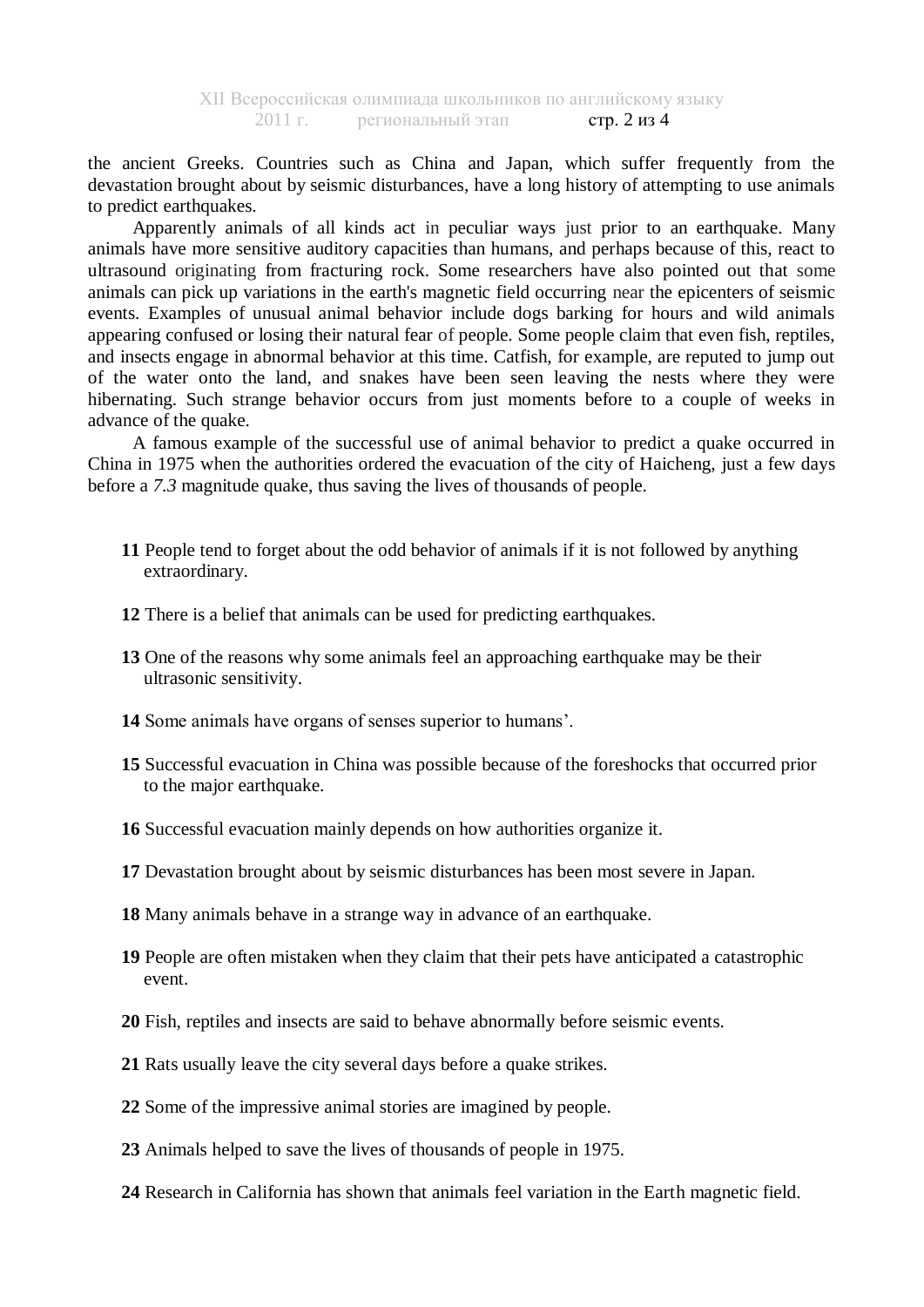#### **Task 3**

# **Reading**

Read the text and fill in the numbered gaps (**25 – 30)**. For each gap, choose which of the paragraphs **A-G** below the text best fits into it. There is one extra paragraph, which does not fit in any of the gaps. Transfer your answers to the answer sheet.

#### **How an ancient custom became big business**

Chewing gum contains fewer than ten calories per stick, but it is classified as a food and must therefore conform to the standards of the American Food and Drug Administration.

Today's gum is largely synthetic, with added pine resins and softeners which help to hold the flavor and improve the texture.

**25**\_\_\_\_\_\_\_\_\_\_\_\_\_

American colonists followed the example of the American Indians of New England and chewed the resin that formed on spruce trees when the bark<sup>1</sup> was cut. Lumps of spruce for chewing were sold in the eastern United States in the early 1800s making it the first commercial chewing gum in the country.

Modern chewing gum has its origins in the late 1860s with the discovery of *chicle,* a milky substance obtained from the sapodilla tree of the Central American rainforest. **26**\_\_\_\_\_\_\_\_\_\_\_\_

Yet, repeated attempts to cultivate sapodilla commercially have failed. As the chewing gum market has grown, synthetic alternatives have had to be developed. **27**\_\_\_\_\_\_\_\_\_\_\_

Most alarming is the unpleasant little *chicle* fly that likes to lodge its eggs in the tapper's ears and nose.

Braving these hazards<sup>2</sup>, barefooted and with only a rope and an axe, an experienced *chiclero* will  $\sin^3$  a mature tree in minutes to cut a path in the bark for the white sap to flow down to a bag below

**28**\_\_\_\_\_\_\_\_\_\_\_

Yet, punishing though this working environment is, the remaining *chicleros* fear for their livelihood.

Not so long ago, the United States alone imported 7,000 tons of *chicle* a year from Central America. Last year just 200 tons were tapped in the whole of Mexico's Yucatan peninsula. As chewing gum

 $\frac{1}{1}$  bark = external covering of woody plants

 $2$  hazard = risk

 $3$  to shin = to climb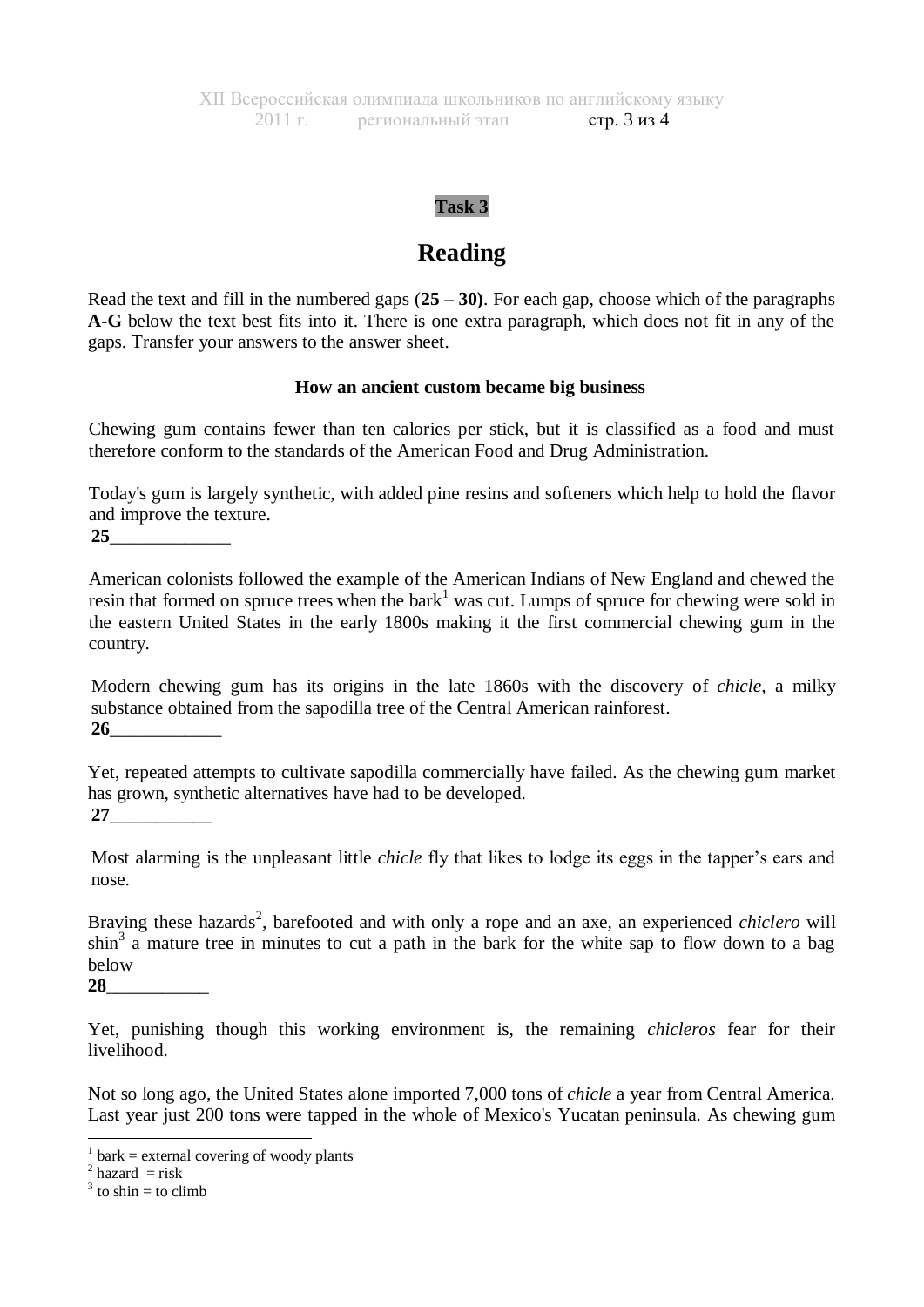sales have soared, so the manufacturers have turned to synthetics to reduce costs and meet demands. **29**\_\_\_\_\_\_\_\_\_\_\_\_\_\_

Plaque acid, which forms when we eat, causes this. Our saliva<sup>4</sup>, which neutralizes the acid and supplies minerals such as calcium, phosphate and fluoride, is the body's natural defense. Gum manufacturers say 20 minutes of chewing can increase your salivary flow. **30** \_\_\_\_\_\_\_\_\_\_\_\_\_\_\_\_

In addition, one hundred and thirty-seven square kilometers of America is devoted entirely to producing the mint that is used in the two most popular chewing gums in the world.

**A** Gum made from this resulted in a smoother, more satisfying and more elastic chew, and soon a whole industry was born based on this product.

**B** Meanwhile, the world's gum producers are finding ingenious<sup>5</sup> ways of marketing their products. In addition to all the claims made for gum – it helps you relax, peps you up and eases tension (soldiers during both world wars were regularly supplied with gum) – gum's greatest claim is that it reduces tooth decay.

**C** Research continues on new textures and flavors. Glycerin and other vegetable oil products are now used to blend the gum base. Most new flavors are artificial – but some flavors still need natural assistance.

**D** This was not always the case, though. The ancient Greeks chewed a gum-like resin obtained from the bark of the mastic tree, a shrub found mainly in Greece and Turkey. Grecian women, especially, favored mastic gum to clean their teeth and sweeten their breath.

**E** Each *chiclero* must carry the liquid on his back to a forest camp, where it is boiled until sticky and made into bricks. Life at the camp is no picnic either, with a monotonous and often deficient maize-based diet washed down by a local alcohol distilled from sugar cane.

**F** The *chicleros* grease their hands and arms to prevent the sticky gum sticking to them. The gum is then packed into a wooden mould, pressed down firmly, initialed and dated ready for collection and export.

**G** Today the few remaining *chicle* gatherers, *chicleros*, eke out a meager<sup>6</sup> and dangerous living, trekking for miles to tap scattered sapodilla in near-100% humidity. Conditions are appalling: highly poisonous snakes lurk ready to pounce and insects abound.

# **TRANSFER ALL YOUR ANSWERS TO YOUR ANSWER SHEET**

<sup>1</sup> 4 saliva  $=$  fluid secreted in the mouth

 $5$  ingenious = inventive

<sup>6</sup> meager - poor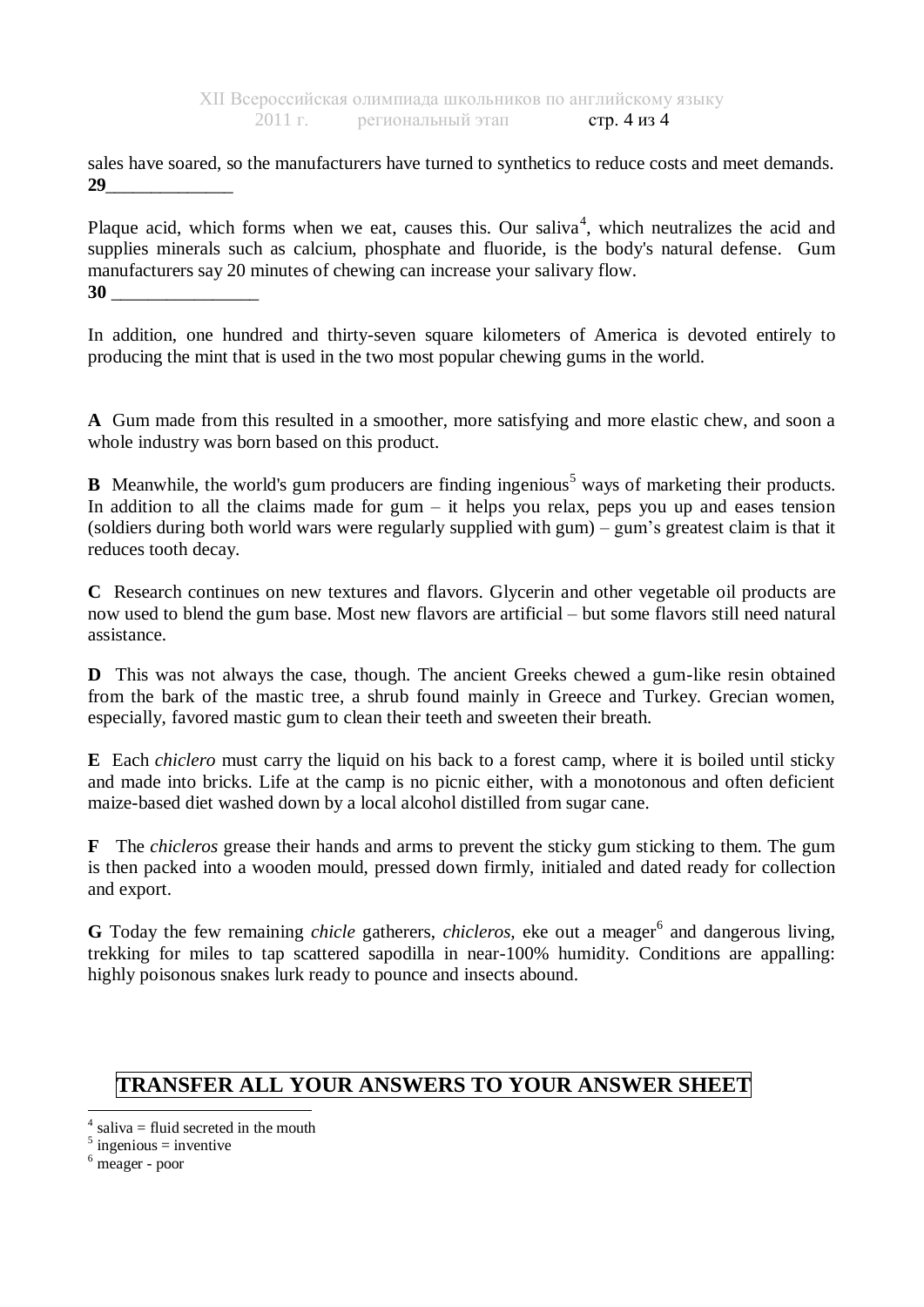# Use of English

## *Time: 30 minutes*

### **Task 1**

### **For questions 1-7, read the text below and choose A, B or C to fill in the gaps.**

# **How to stay famous by using the press**

- Read all the tabloids and the **(1)** magazines? Can you find something about you that isn't quite true? If you can, **(2)**\_\_\_\_ a press conference and tell people how hurt you are by what has been written about you. And then announce your intention to **(3)** [1] for libel.
- It's almost always good to hit the headlines, but you don't want to make the **(4)**\_\_\_ page too often. The public will become bored if you receive too much **(5)**\_\_\_\_\_\_\_.
- Make a large and 'anonymous' charitable donation. And then make sure the tabloids run a story about you being the 'anonymous' donor. **(6)**\_\_\_\_ a press release immediately, saying that you wish no one knew about it. After all, you say, never seek **(7)**\_\_\_\_.

| 1              | A. sparkly   | <b>B.</b> shiny      | C. glossy    |
|----------------|--------------|----------------------|--------------|
| $\overline{2}$ | A. grab      | <b>B.</b> hold       | C. take      |
| 3              | A. charge    | <b>B.</b> arrest     | C. sue       |
| 4              | A. face      | <b>B.</b> front      | C. first     |
| 5              | A. treatment | <b>B.</b> coverage   | C. reporting |
| 6              | A Issue      | <b>B</b> Provide     | C Give out   |
| 7              | A fame       | <b>B</b> familiarity | C publicity  |

### **Task 2**

**For questions 8-12 complete the sentences below using the CORRECT GRAMMAR FORM of the phrasal verbs in the box. There are three odd phrasal verbs which you do not need to use. There is an example (0) done for you.** 

|                |  | make up take back send off bring round |  |
|----------------|--|----------------------------------------|--|
| go up take off |  | get by come across come                |  |
| around         |  |                                        |  |

- **0.** Ronaldo *was sent off* during yesterday's football match.
- **8.** If you \_\_\_\_\_\_\_\_\_\_\_ my glasses, please let me know as I can't see anything without them!
- **9.** Train fares \_\_\_\_\_\_\_\_\_\_\_\_\_\_\_\_\_\_ twice already this year. It's really outrageous.
- **10.** Please what you just said and apologize to Jack.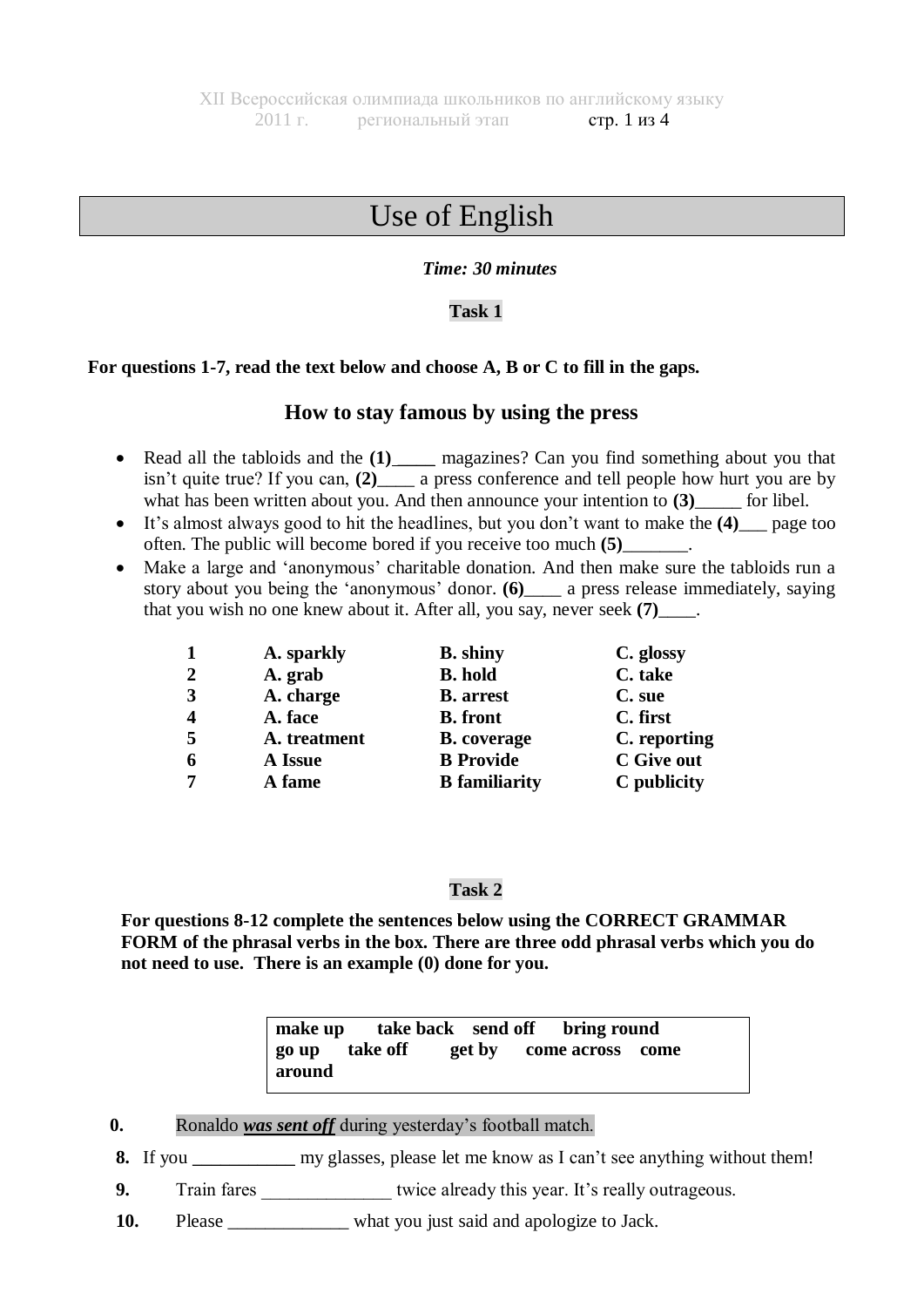XII Всероссийская олимпиада школьников по английскому языку 2011 г. региональный этап стр. 2 из 4

**11.** Don't believe anything Alison says. She's always \_\_\_\_\_\_\_\_\_\_\_\_\_\_\_\_\_\_ stories.

**12.** The doctors managed to David David after the accident,

but he had to stay in hospital for a while to recover from the consequences.

### **Task 3**

## **For questions 13-22 solve the clues and complete the puzzle. Sentence (0) has been done for you as an example.**

- **0.** Erupting *volcano* has discharged massive quantities of dust, steam and gases into the atmosphere.
- **13.** The ozone *prevents* harmful ultraviolet light from the sun from reaching the Earth.
- **14.** If you wear a fur coat in public you risk coming under attack from right activists.
- **15.** Rain which contains large amounts of harmful chemicals as a result of burning substances such as coal and oil is known as \_\_\_\_\_\_\_\_\_\_\_\_\_ rain.

**16.** A long period when there is little or no rain is called

\_\_\_\_\_\_\_\_\_\_\_.

- **17. i** is a large amount of water covering an area that is usually dry.
- **18.** An increase in the amount of waste gases in the atmosphere which is believed to be the cause of a gradual warming of the surface of the Earth is called the effect.
- **19.** The general weather conditions usually found in a particular place is called
- **20.** The scientific study of the relationships between the air, land, water, animals and plants is known as \_\_\_\_\_\_\_\_\_\_.
- **21.** If you don't do more to protect pandas or any other endangered species they'll soon  $be$
- **22.** Damage caused to water, air, soil and biosphere by harmful substances or waste is called \_\_\_\_\_\_\_\_\_\_.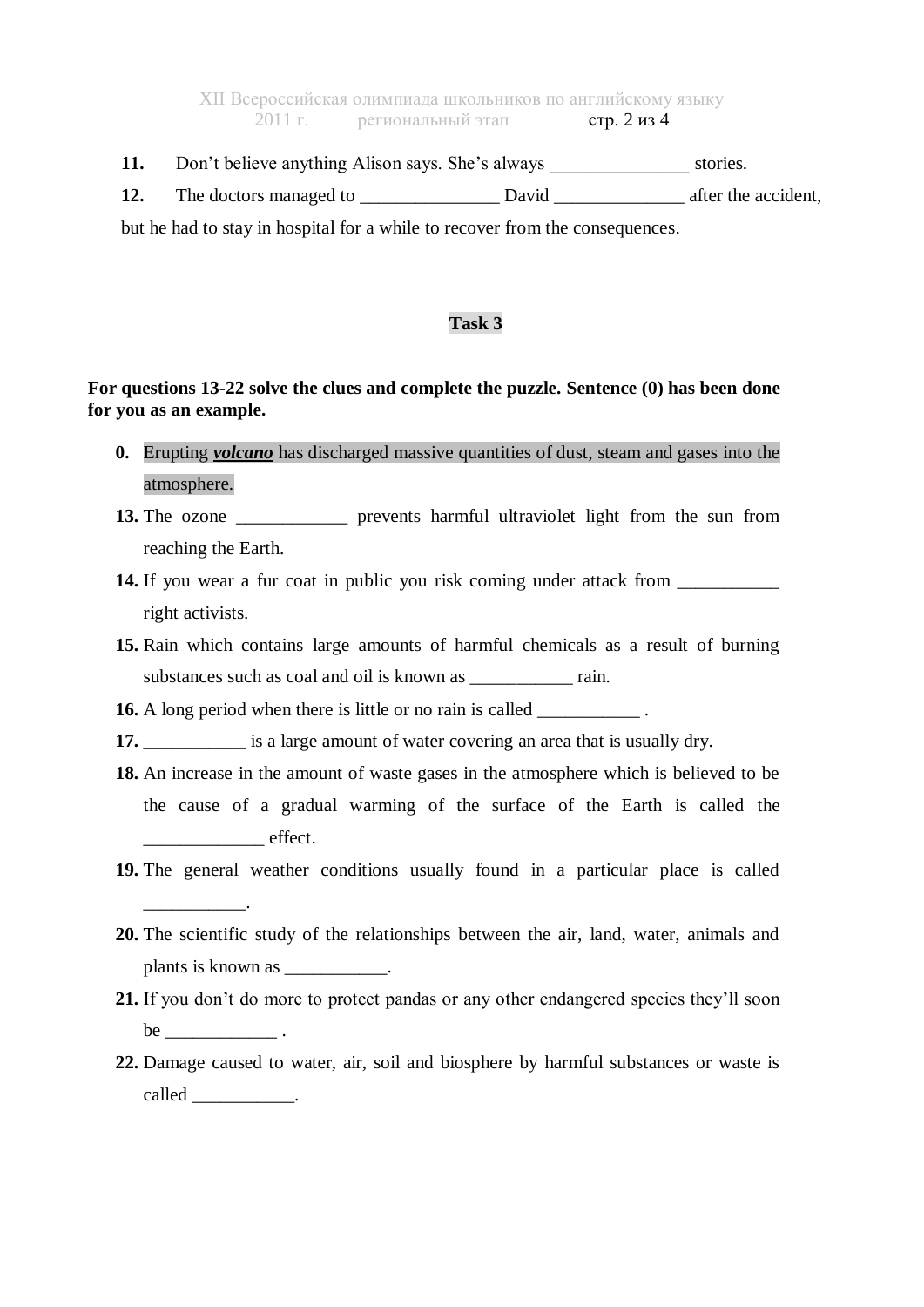

#### **Task 4**

#### **For questions 23-30, read the text below and choose A, B or C to fill in the gaps.**

Thanksgiving is probably the most favorite American holiday. The history of the holiday started in colonial time. In 23. *a* group of English people who were unhappy with the way the Church of 24. *z z z z z was organized set sail from Plymouth on a* ship called the **25.** *\_\_\_\_\_\_\_\_\_\_\_\_\_*. They wanted to found a new church in America.

After six weeks at sea, the **26.** *\_\_\_\_\_\_\_\_\_\_\_\_\_\_\_\_* landed at what is now Plymouth Rock, Massachusetts. They had a hard winter and nearly half of them died. But the local Indians provided seeds for the corn, which the Europeans had never seen before. They also helped the English settlers to hunt and fish.

Fortunately the first year's harvest was good. The English settlers wanted to thank both God and also the Indians. So the governor declared a feast and invited the Indians to join in. About ninety Indians brought along fish, deer meat, 27. Corn and pumpkin. They feasted with the English settlers for three days.

The next year no Thanksgiving celebrations were held, and it didn't become an annual event until the 1780s. It was made a national holiday in 1863 by President **28.** *\_\_\_\_\_\_\_\_\_\_\_\_\_*. At that time the country was in the middle of **29.** *\_\_\_\_\_\_\_\_\_\_\_*, and the president thought that the establishment of a national holiday would help to unite American people.

Today, Americans celebrate this happy harvest festival on the fourth **30.**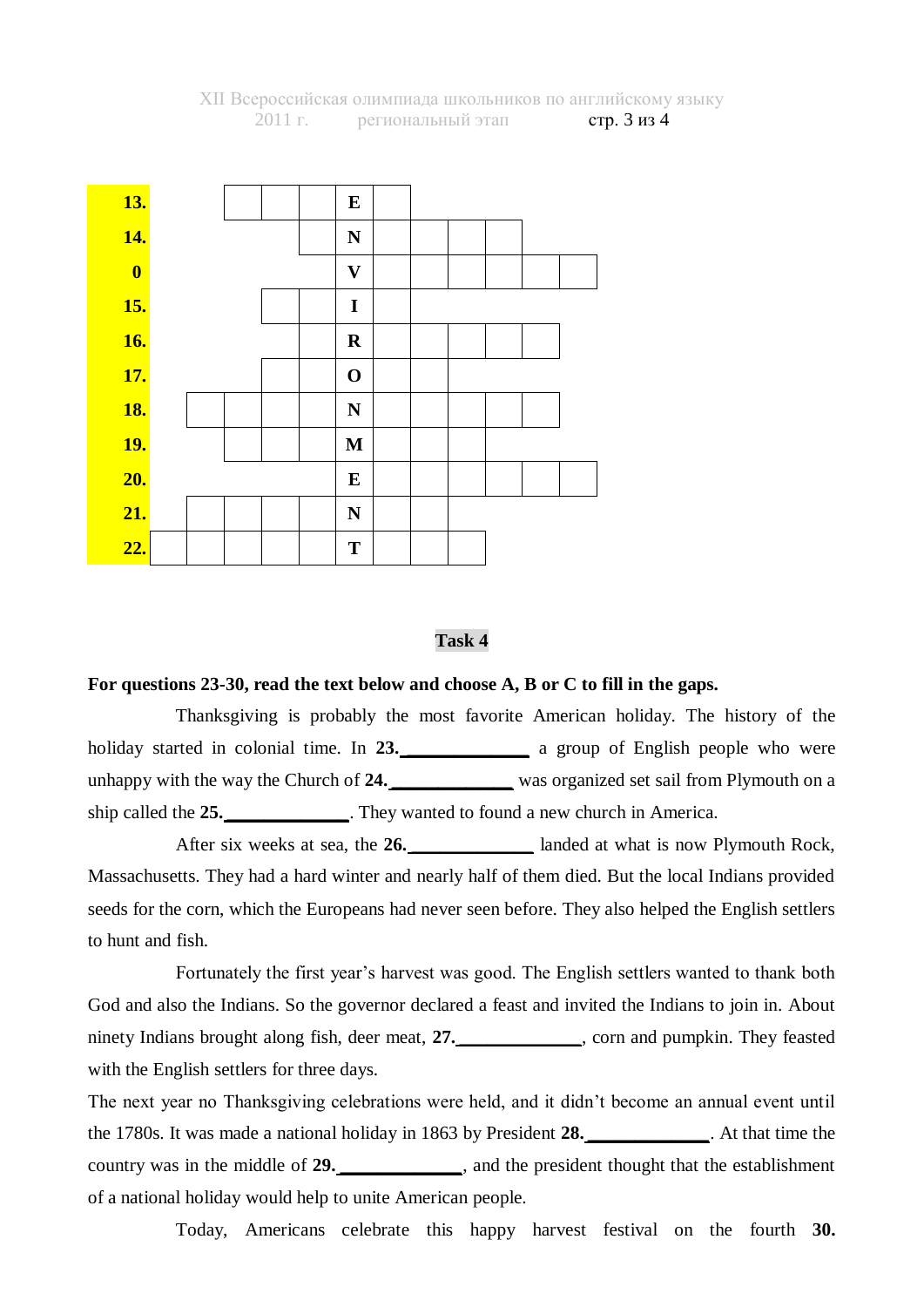*\_\_\_\_\_\_\_\_\_\_\_\_\_* of November with much of the same food as had been eaten at the first Thanksgiving.

- **23.** A. 1498
	- B. 1620
	- C. 1775
- **24.** A. Britain
	- B. America
	- C. England
- **25.** A. Mayflower
	- B. Santa Maria
	- C. Independence
- **26.** A. Pilgrims
	- B. Founding Fathers
	- C. Confederates
- **27.** A. chicken
	- B. turkey
	- C. duck
- **28.** A. George Washington
	- B. Abraham Lincoln
	- C. Thomas Jefferson
- **29.** A. the War of Independence
	- B. the Civil War
	- C. World War I
- **30.** A. Tuesday
	- B. Sunday
	- C. Thursday

# **TRANSFER ALL YOUR ANSWERS TO YOUR ANSWER SHEET**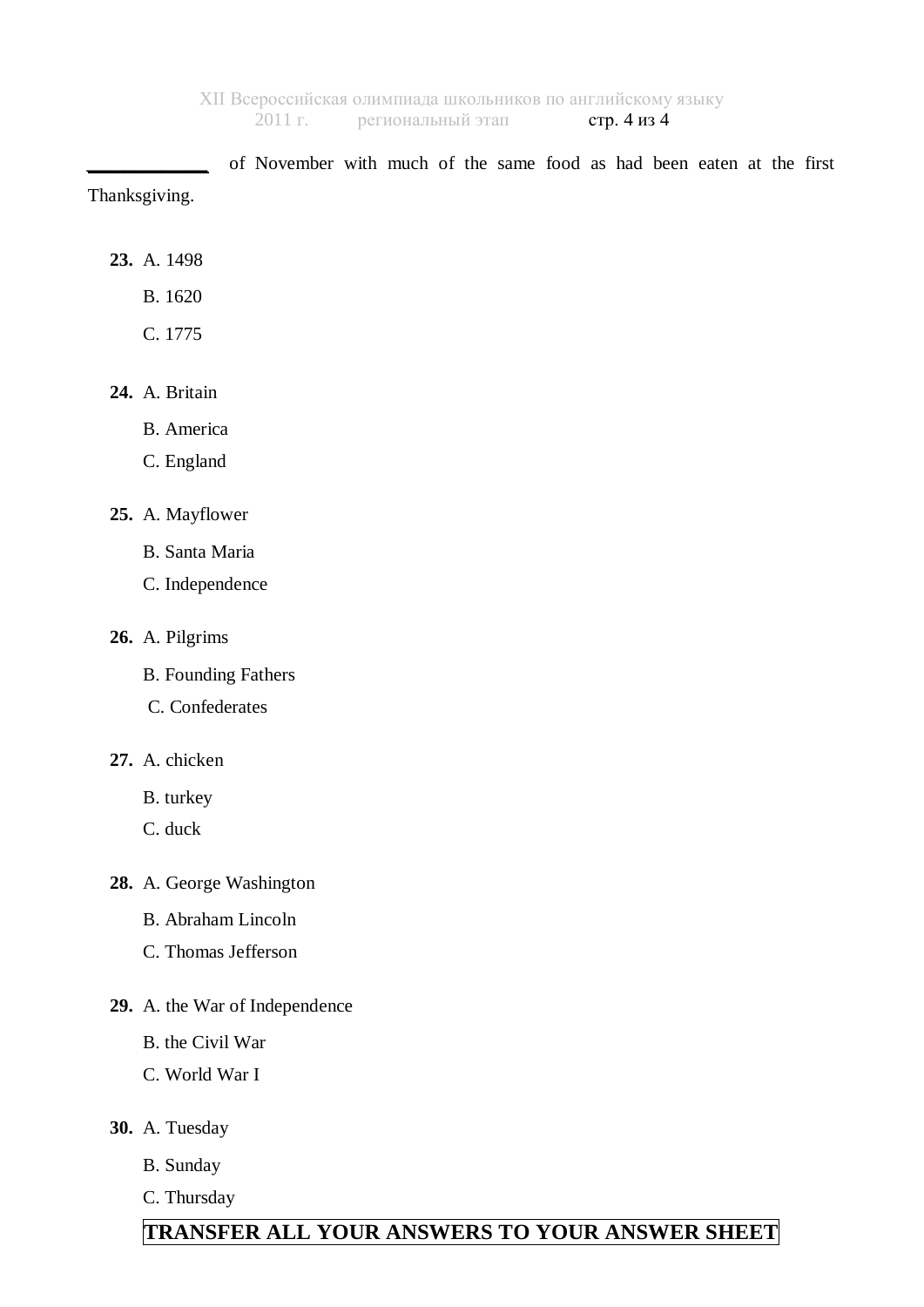XII Всероссийская олимпиада школьников по английскому языку 2011 г. региональный этап

#### Participant's ID number

#### Task 1

### **A Story**

Here is the beginning of the story. Please, complete the story. Produce your own version.

You should write 220 - 250 words.

Time: 60 minutes

One morning I rolled out of bed and wandered over to the dressing-table to brush my hair. Suddenly I saw an envelope addressed to me that was sealed. Who could have delivered it and what was *inside?* 



YOU CAN USE THE OPPOSITE SIDE